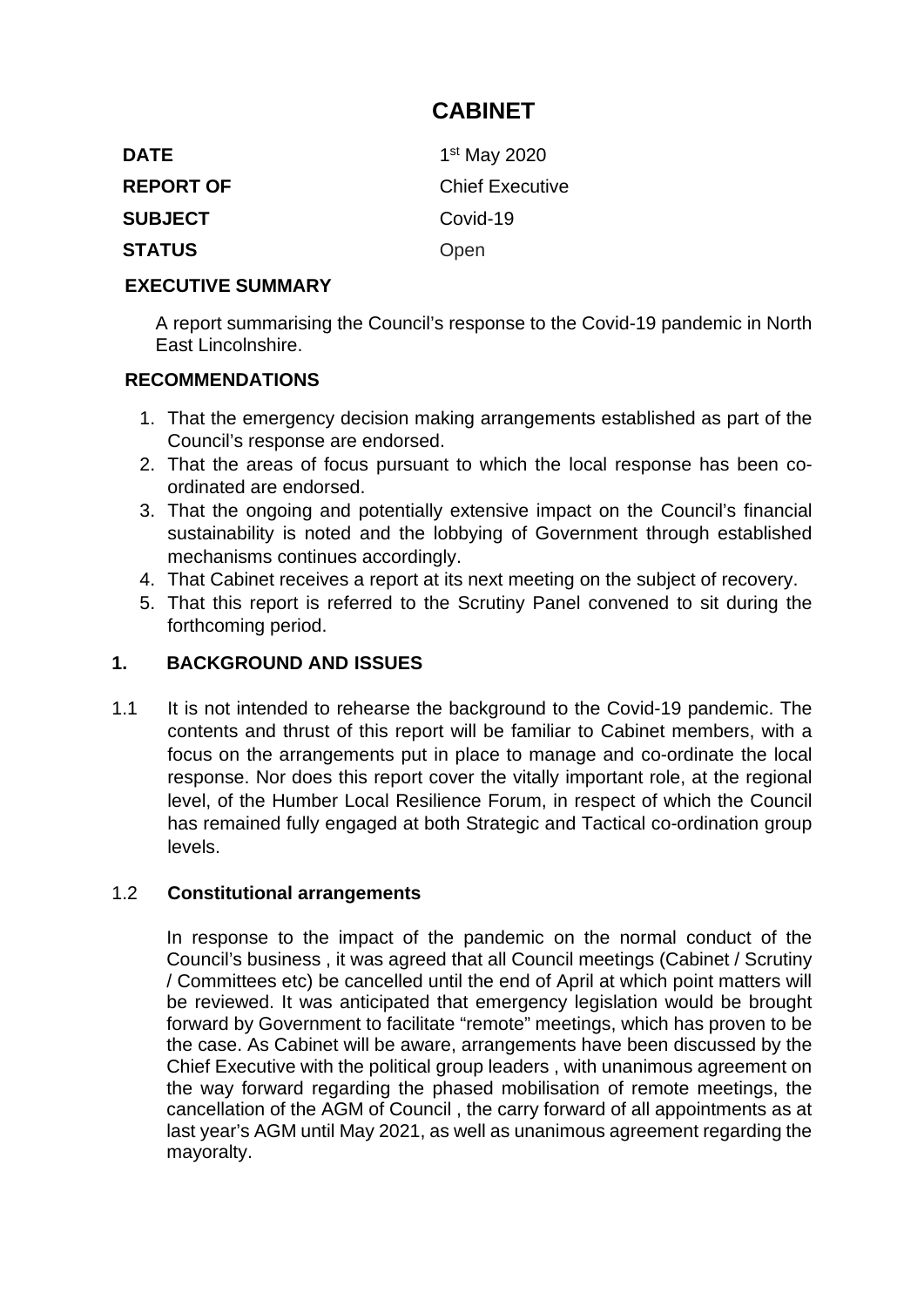As it currently stands, the emergency decision making arrangements implemented at the beginning of the mobilisation of the Council's response, remain in place. For the record those arrangements are:

- (i) That the Chief Executive has delegated authority to exercise all Council responsibilities in respect of civil contingencies and emergency planning subject to prevailing legislation, these responsibilities to be delegated to such officer(s) as considered appropriate, from time to time.
- (ii) Any decision taken in urgency, regarding the discharge of the Council's key decision making responsibilities, will be made in consultation with the Leader and the Portfolio Holder for Finance, or in the case of their absence, their nominee.
- (iii) All such decisions include prior consultation with the chairman of the Communities Scrutiny Panel before ratification is sought from the Leader and the Portfolio Holder for Finance.

With the phased mobilisation of remote meetings and subject to any prospective relaxation of the Government's lockdown restrictions, the necessity for the operation of the emergency decision making arrangements will kept under constant review by the Monitoring Officer, in consultation with the Leader and the Chief Executive.

## 1.3 **The Council's response**

- 1.3.1 The response has focused on 5 main themes:
	- Environment and regulatory
	- Adult social care and protection of the vulnerable (including homelessness prevention and rough sleeping)
	- Children, families and schools
	- Financial hardship and business support
	- Councillors support and voluntary / community sector engagement

Running across these areas of focus have been the key themes of public health, workforce (including PPE), governance and working with partners and key sectors. Furthermore, business continuity plans remain under constant review across the organisation.

1.3.2 The ongoing impact on our functions and services continues to be assessed on a daily basis, with adjustments made as this emergency has unfolded - in almost every case, in prior consultation with portfolio holders. It was inevitable that there would be an impact on service levels over the last few weeks and it is a testament to all staff , be they front line, supporting or behind the scenes , that essential public services have been maintained to the levels that currently exist across the Borough. Collective spirit, creativity and commitment has shone through.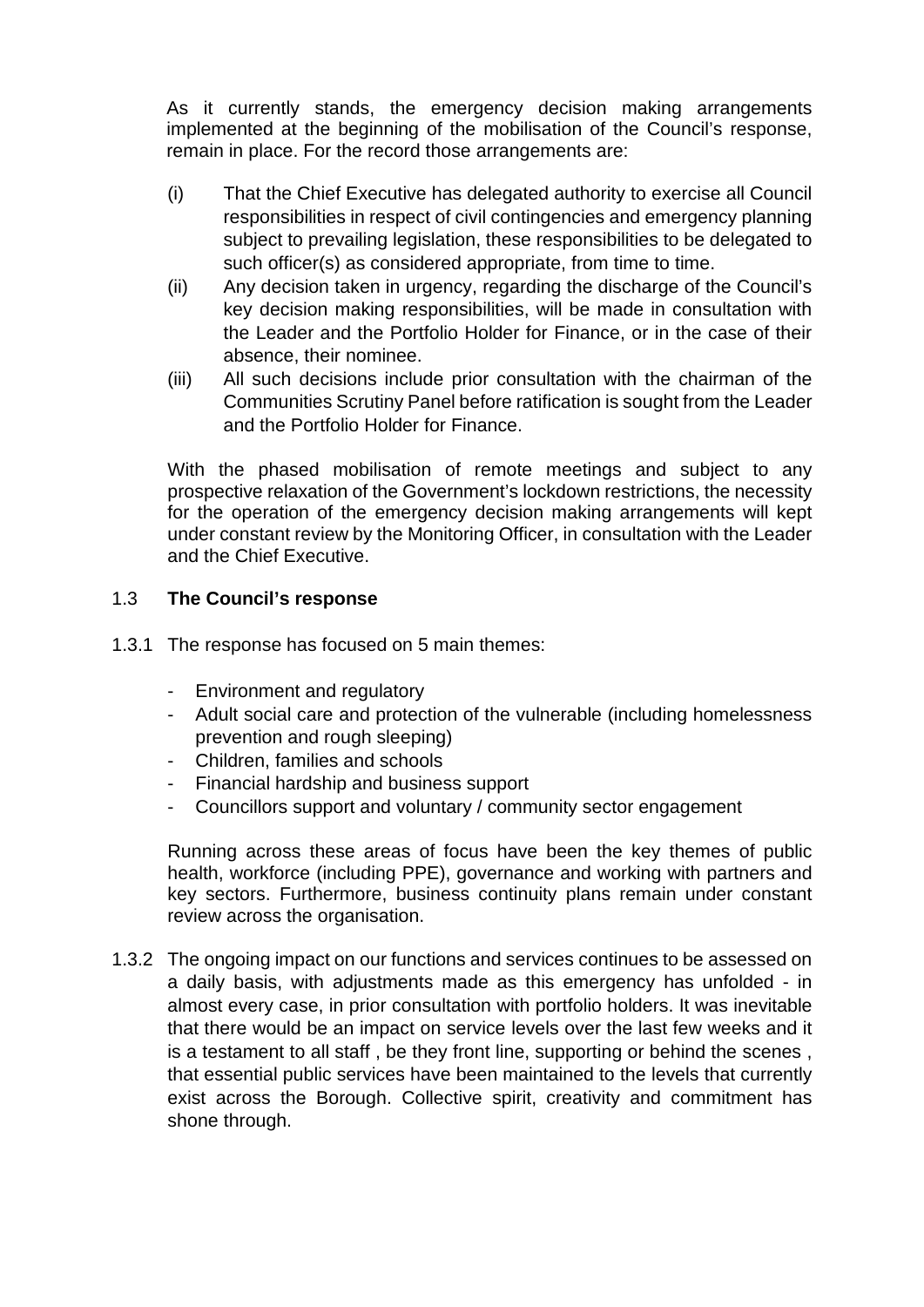- 1.3.3 Against the backdrop of the key areas of focus, officers working with the support of local partners and sector leads have administered the Government's business support grant scheme and hardship fund as effectively as practicable. Cabinet will be aware of the significant sums paid out to ensure that the Council does its utmost to support the local business community and the local economy.
- 1.3.4 The extent to which it was possible, owing to the ICT platform in place, to mobilise such extensive home working has also been a key contributory factor supporting the overall effectiveness of the local response. Notwithstanding the glitches that are bound to occur with an operation of such scale, it is reasonable to assert that the major shift to home working that was implemented has been a success, with positive lessons to be applied to inform and shape future ways of working.

#### 1.4 **Our Public Health approach**

- 1.4.1 As the severity of the situation became clearer the UK government put in a steadily increasing range of public health measures to first contain and later delay and slow the spread of the virus during March. Initially measures were focused on encouraging a rigorous approach to handwashing and sanitation. Then as things progressed onto the delay stage social distancing was initially encouraged and then enforced through the closure of schools, ending of mass public events and a range of economic measures to stop all but essential workers from travelling and attending workplaces (lockdown period). The lockdown was initially implemented for three weeks but has now been extended for a further three weeks and may continue for a number of months in some form. Early indications suggest that the implementation of the lockdown dramatically slowed the infection rate in the population. The best available evidence suggests that prior to the infection each Covid-19 case infected more than three other people on average (Reproduction number (Ro>3.0)). It is now estimated that as a result of the lockdown the reproduction number has dropped under one (Ro<1).
- 1.4.2 Maintaining the infection rate below 1 will be the measure of success of any lifting of the lockdown measures. Shielding is likely to continue in some form to keep the most vulnerable safe. A key component of any lifting of the lockdown measures will be extensive testing capacity and mechanisms for contact tracing in the event of further outbreaks. The government is leading on this from the centre and the role locally will be to ensure the mechanisms put in place are working effectively for the population, enabling a safe and gradual return to a fully functioning economy. Social distancing and hygiene measures will be a feature of life possibly up until the end of the year and it is important to recognise that any outbreak could if left uncontained, do irreparable damage to the local economy.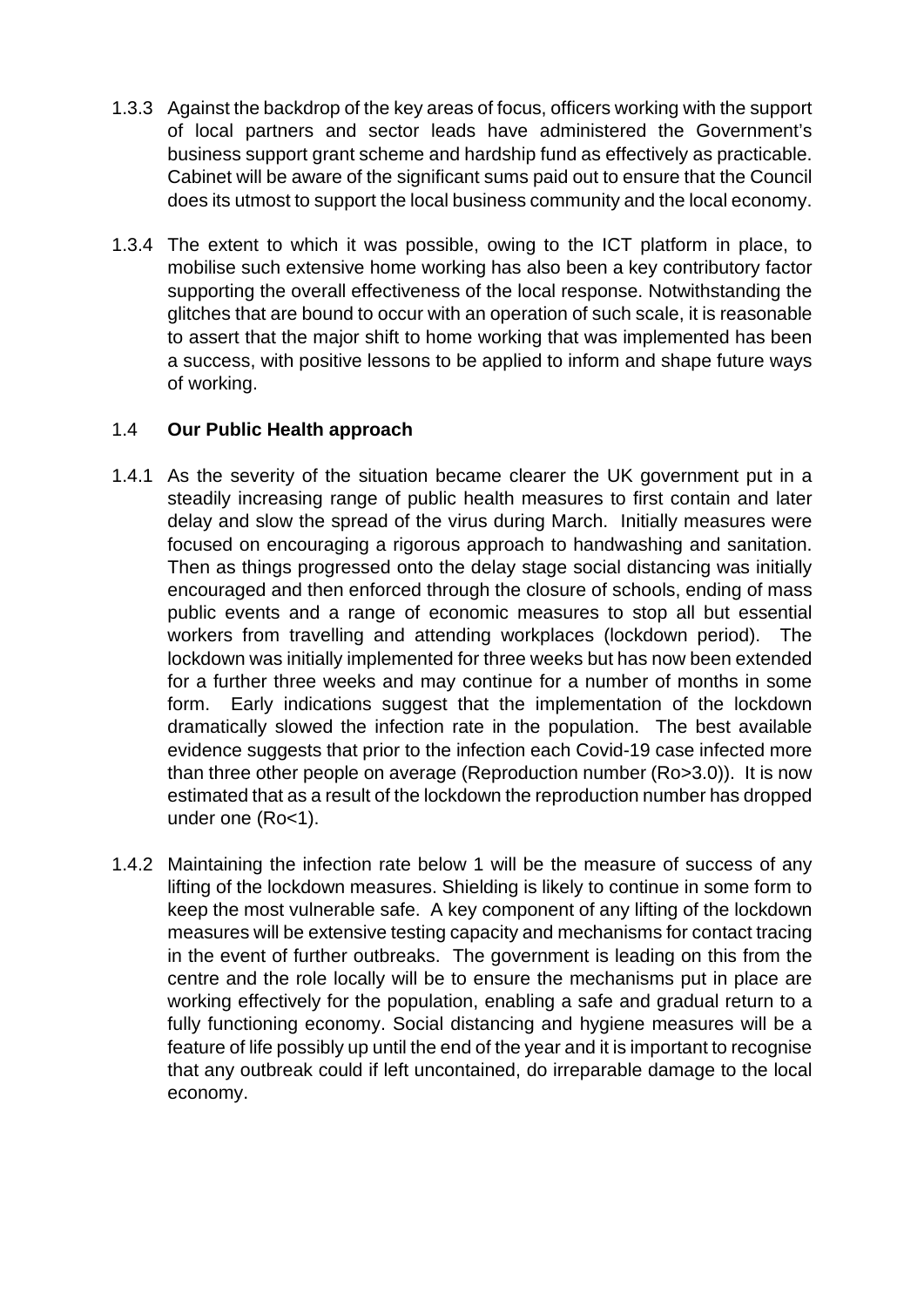#### 1.5 **"Shielding"**

- 1.5.1 Cabinet will be familiar with the "shielding" model introduced by Government and tailored / implemented at the local level. The Council, working with partners, particularly in the voluntary and community sector, has established a hub to ensure that the most vulnerable in our communities receive access to food and key supplies over the twelve week shielding period. This has been a huge logistical undertaking, including vulnerable residents identified through local data analysis and intelligence, as well as via the Government model. It is also important to state that the local hub would not be operating as well as it is, so far, without the significant and essential support of the voluntary and community sector organisations in the Borough. Another immediate lesson to take away from the local response is the extent to which the 'third sector' (organisations and volunteers) plays a pivotal role in supporting residents and communities, in ways that the Council should consider building upon.
- 1.5.2 The foregoing sections of this report provides only a high-level flavour of the response to the Covid-19 outbreak and the arrangements to deal with its impact in the Borough. It goes without saying that extensive engagement and communication has taken place with the workforce, elected members, our local MPs, our key sectors and partners, throughout the course of the response. That engagement will continue as the focus turns to consider recovery.

#### 1.6 **Financial impact**

- 1.6.1 Cabinet are familiar with the full range of measures that central government put in place at the start of the emergency. This included a package of financial support made available to councils and CCGs to contribute to the costs of responding to the emergency. The Council received an initial grant of £5.2m, to be utilised predominantly on additional social care costs associated with responding to the emergency, but also to cover any other related costs. These costs are likely to be extensive and cover a number of areas of front-line service delivery, as well as set up costs of specific responses such as shielding hubs and mortuary provision.
- 1.6.2 Additional funding for local government has recently been announced, however details of this funding are not yet known, nor is the specific allocation to NEL.
- 1.6.3 Alongside this, each council received an allocation of funding designed to support business. NEL's allocation was £35m in business support grant, designed to provide grants of between £10,000 and £25,000 to eligible businesses to cover costs associated with business interruption, enable them to pay bills and manage cashflow. Our response was swift and enabled us to reach two-thirds of eligible businesses within the first 4 weeks. Officers are working hard to ensure that remaining businesses are contacted and the remaining grant is paid out.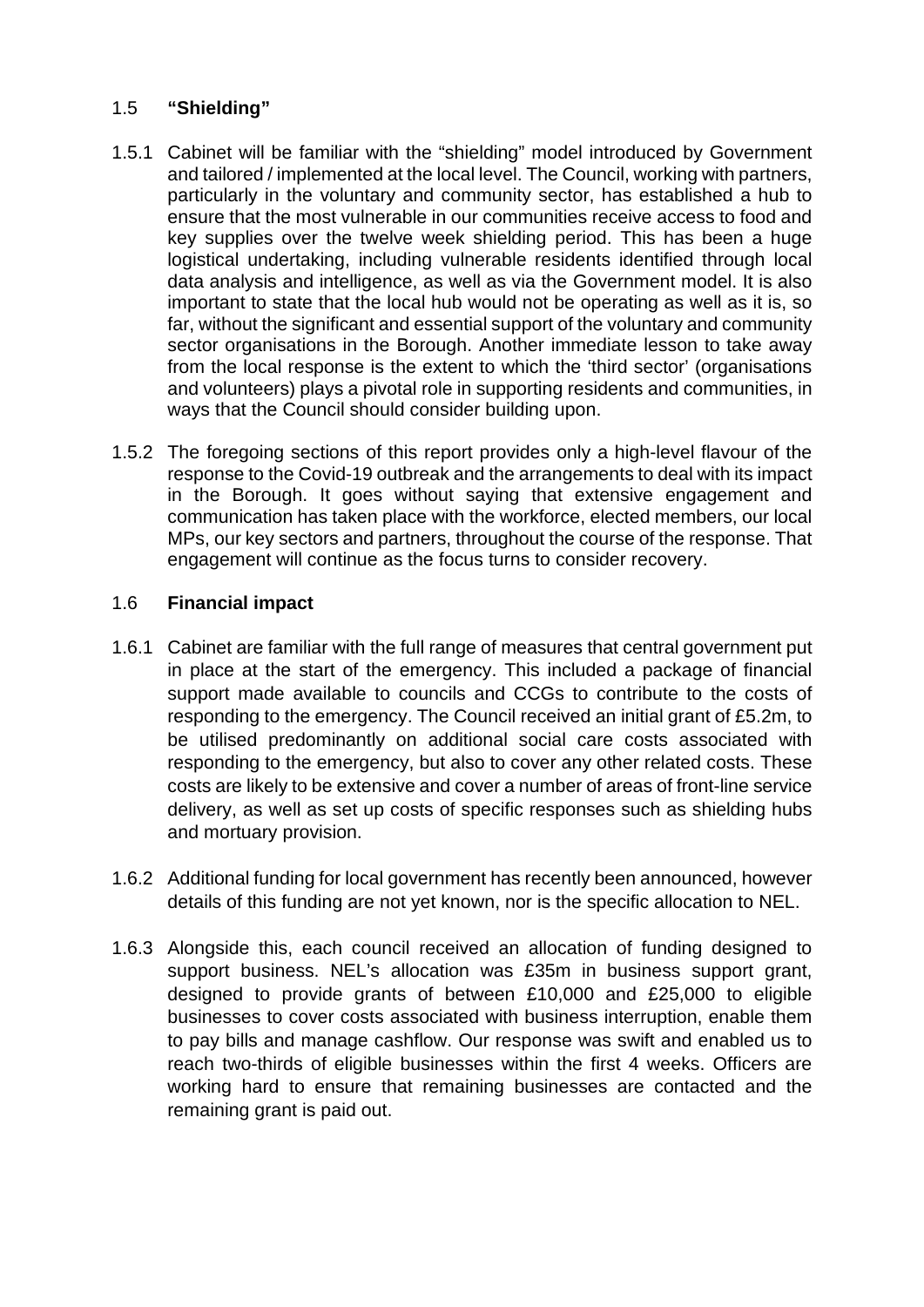- 1.6.4 Additional small business rate relief has also been made available and we have successfully and swiftly re-issued business rate bills to each business eligible for the relief.
- 1.6.5 Each council also received an allocation of funding designed to support those households who are in hardship. NEL's allocation of hardship funding was £1.6m. Again, we have responded swiftly, and each household who qualified for the £150 relief has received a revised council tax invoice, issuing an additional 13% more revised bills. In the first 3 weeks we saw a 67% increase in the amount of applications for council tax support, which is an unprecedented increase. Current estimates indicate that additional costs to the scheme will mean an additional burden to the council of circa £1m. Correspondingly, we know that within the same period, DWP saw an additional 100/day in new applications for universal credit, indicating the scale of the impact on local households of slow down in the local economy.
- 1.6.6 As the emergency situation continues, we must anticipate the financial impact of the slow down in the local economy on our income base. Cabinet are aware that local taxation makes up around 80% of our funding. Prudent estimates currently indicate that the cost to the LA of lost taxation as a result of COVID19 could be in the region of £9m in 2020/21. This of course will also impact on future years in terms of collection and bad debts, if the economy continues to slow or stall. We are also at risk of losing circa £1m in business rates through delays to delivery of the SHIIP programme.
- 1.6.7 Cabinet are also aware that the Council also generates income through other sources of fees, sales and charges such as car parking income, income from the commercial estate. All of these income streams are at risk as a result of the emergency situation, and prudent estimates set the loss of these income streams at some £5.7m in the current year.
- 1.6.8 In total we currently estimate our loss of income to be circa £15.7m presenting a significant risk to our business plan and financial resilience.
- 1.6.9 Alongside this loss of income, there are the additional financial burdens and pressures created by the response to the emergency, across all areas, including social care, these are estimated to be £16.7m, and range from responding to pressure created by additional hospital discharge, provider sustainability, increasing costs associated with children at risk or looked after, to pressures created by delays to implementing or delivering savings programmes.
- 1.6.10 In total, the estimated overall impact on the medium-term financial plan is £32.4m before application of one-off funding. In overall terms, even after application of funding, there will still be a considerable financial pressure on the Council, which will need to be fully assessed for impact and understanding.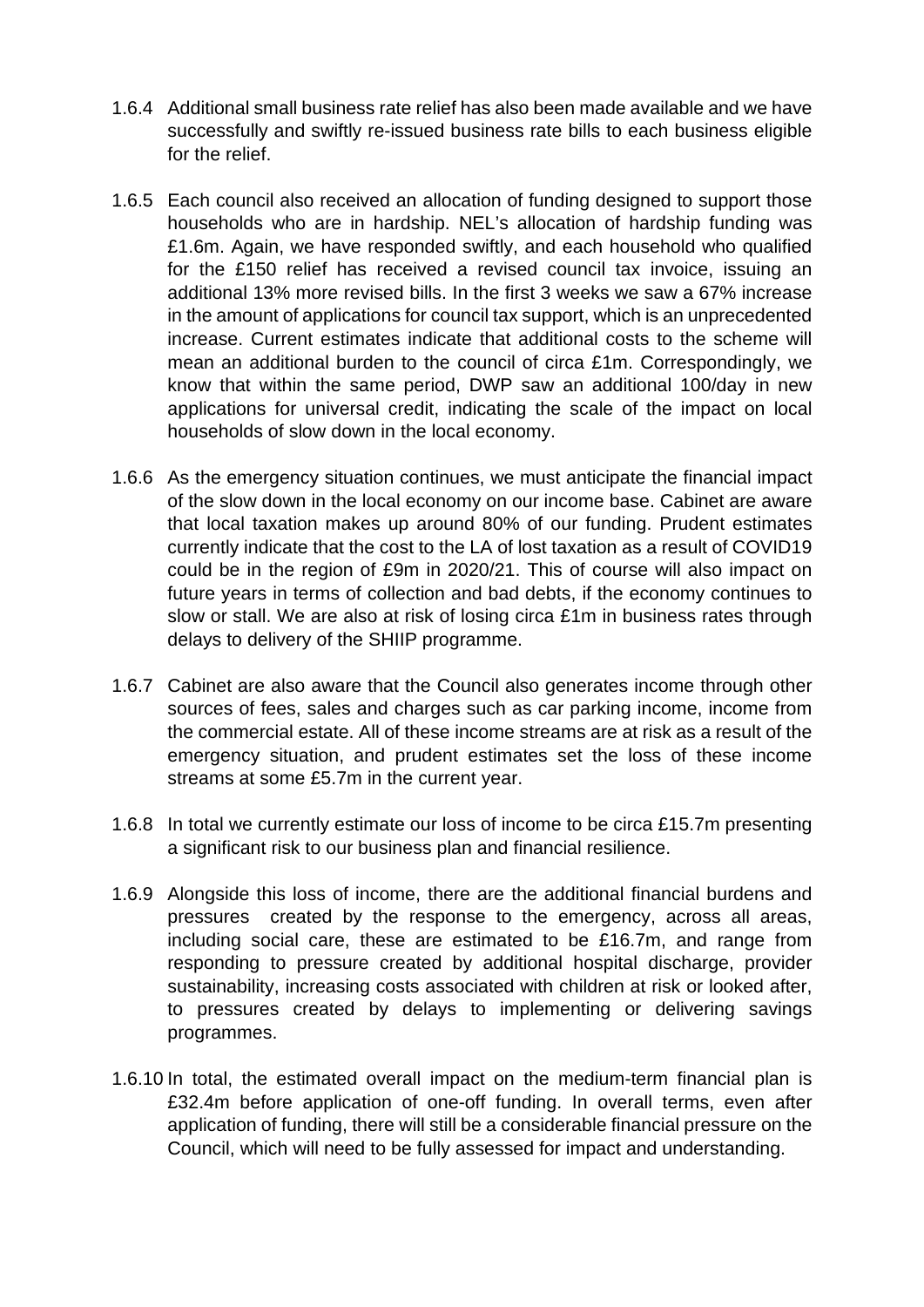1.6.11 As part of the response to recovery, we will need to revisit our current business plan, its priorities and programmes to determine the full and detailed extent of the impact of the COVID19 emergency response. Further updates on the financial impact of COVID19 will be reported to Cabinet.

#### 1.7 **Recovery**

- 1.7.1 Recovery covers a range of issues including the local economy, the resilience of local communities, the environment, the health and care system, our services, our organisation, our financial resilience and that of the Borough. It also includes capturing the learning and good practice that can and should be taken forward as we begin to shape and define the "new normal". It's also about the wellbeing of self and others – understanding that residents, families, businesses (and indeed us all) have experienced something that to all intents and purposes is traumatic – a completely different set of societal rules, ways of working, communicating and restrictions on how we conduct our daily lives. Any thoughts about a straightforward return to how it all was before should be disregarded and that includes when it comes to the workforce, the organisation and the wider system.
- 1.7.2 It is proposed to bring a report to the next meeting of Cabinet on the subject of recovery, also informed by the approach taken regionally by the LRF.

## **2. RISKS AND OPPORTUNITIES**

2.1 The risks and consequences associated with the impact of Covid19 are alluded to in the substance of this report.

#### **3. FINANCIAL IMPLICATIONS**

3.1 As laid out in the main body of the report. The potential financial implications of the response to COVID19 are likely to be significant and far reaching. A full review of our finance and commissioning plan, priorities and medium term financial plan will be required as part of the recovery process to fully determine the extent of the risk and to prepare a full package of measures designed to respond and ensure future financial resilience and sustainability.

#### **4. LEGAL IMPLICATIONS**

- 4.1 There are no legal implications that immediately arise from the recommendations sought.
- 4.2 Emergency decision making, underpinning the Council's response to the COVID-19 emergency, has been based upon sound constitutional provisions and statute with appropriate levels of consultation and engagement across the public and private sectors.

#### **5. HUMAN RESOURCES IMPLICATIONS**

Specific, HR and health & safety advice will be taken in respect of the contents of this report. The health, safety and wellbeing of our workforce has been at the forefront of the response to COVID19 by the Local Authority and